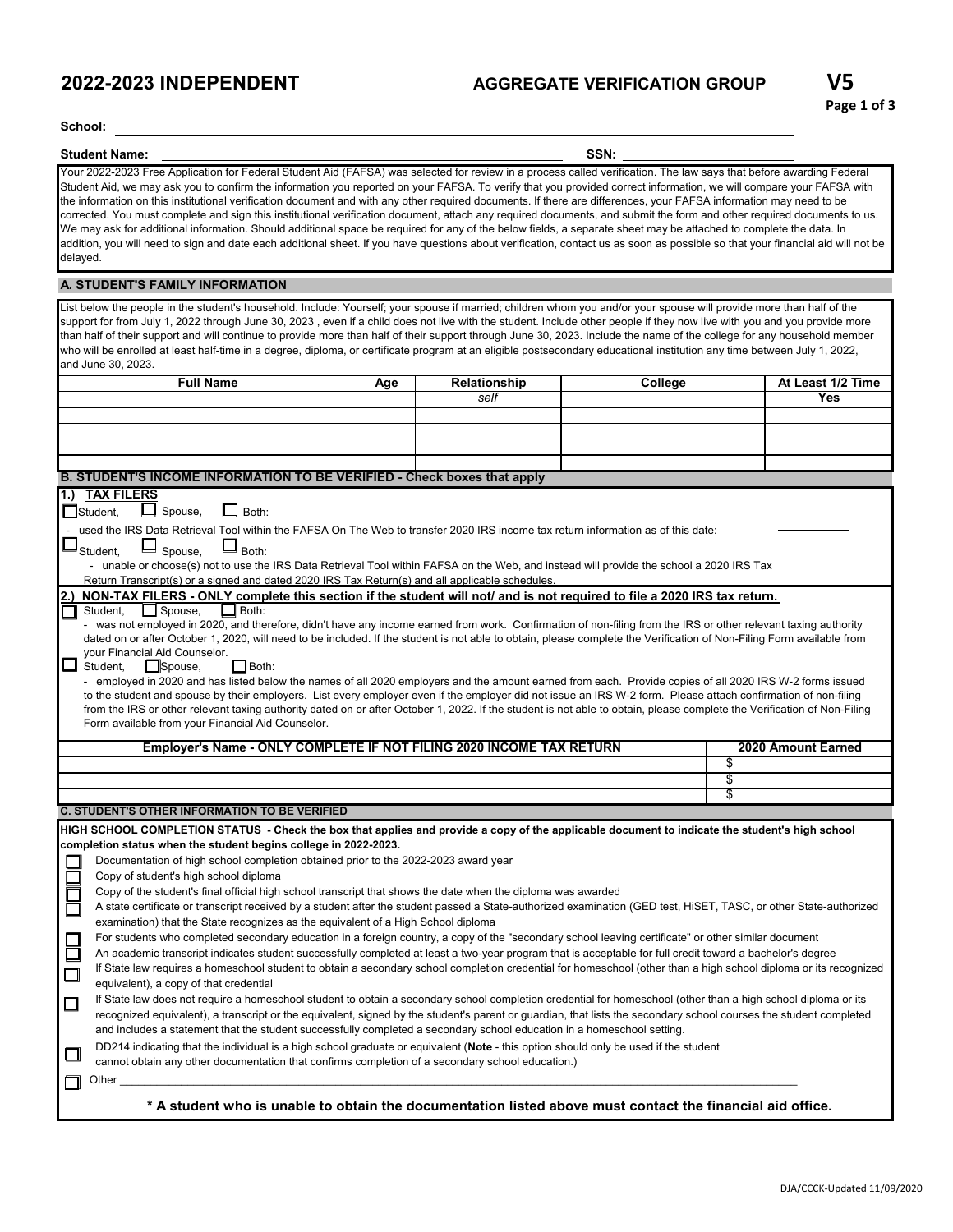#### **2022-2023 INDEPENDENT**

## **AGGREGATE VERIFICATION GROUP V5**



| School: |                                                                                                                                                                                                                                                         |  |  |  |  |
|---------|---------------------------------------------------------------------------------------------------------------------------------------------------------------------------------------------------------------------------------------------------------|--|--|--|--|
|         | <b>Student Name:</b><br>SSN:                                                                                                                                                                                                                            |  |  |  |  |
|         |                                                                                                                                                                                                                                                         |  |  |  |  |
|         | <b>D. STUDENT'S OTHER INFORMATION TO BE VERIFIED</b>                                                                                                                                                                                                    |  |  |  |  |
|         | HIGH SCHOOL COMPLETION STATUS - Check the box that applies and provide a copy of the applicable document to indicate the student's high<br>school completion status when the student begins college in 2022-2023.                                       |  |  |  |  |
|         |                                                                                                                                                                                                                                                         |  |  |  |  |
| П       | Documentation of high school completion obtained prior to the 2022-2023 award year                                                                                                                                                                      |  |  |  |  |
|         | Copy of student's high school diploma                                                                                                                                                                                                                   |  |  |  |  |
|         |                                                                                                                                                                                                                                                         |  |  |  |  |
|         | Copy of the student's final official high school transcript that shows the date when the diploma was awarded                                                                                                                                            |  |  |  |  |
|         |                                                                                                                                                                                                                                                         |  |  |  |  |
| ப       | A state certificate or transcript received by a student after the student passed a State-authorized examination (GED test, HiSET, TASC, or other State-<br>authorized examination) that the State recognizes as the equivalent of a High School diploma |  |  |  |  |
|         |                                                                                                                                                                                                                                                         |  |  |  |  |
| $\Box$  | For students who completed secondary education in a foreign country, a copy of the "secondary school leaving certificate" or other similar document                                                                                                     |  |  |  |  |
|         |                                                                                                                                                                                                                                                         |  |  |  |  |
| $\Box$  | An academic transcript that indicates the student successfully completed at least a two-year program that is acceptable for full credit toward a bachelor's                                                                                             |  |  |  |  |
|         | degree                                                                                                                                                                                                                                                  |  |  |  |  |
| $\Box$  | If State law requires a homeschool student to obtain a secondary school completion credential for homeschool (other than a high school diploma or its                                                                                                   |  |  |  |  |
|         | recognized equivalent), a copy of that credential                                                                                                                                                                                                       |  |  |  |  |
| $\Box$  | If State law does not require a homeschool student to obtain a secondary school completion credential for homeschool (other than a high school diploma or its                                                                                           |  |  |  |  |
|         | recognized equivalent), a transcript or the equivalent, signed by the student's parent or quardian, that lists the secondary school courses the student completed                                                                                       |  |  |  |  |
|         | and includes a statement that the student successfully completed a secondary school education in a homeschool setting.                                                                                                                                  |  |  |  |  |
| г       | DD214 indicating that the individual is a high school graduate or equivalent (Note - this option should only be used if the student                                                                                                                     |  |  |  |  |
|         | cannot obtain any other documentation that confirms completion of a secondary school education.)                                                                                                                                                        |  |  |  |  |
|         |                                                                                                                                                                                                                                                         |  |  |  |  |
|         | Other                                                                                                                                                                                                                                                   |  |  |  |  |
|         | * A student who is unable to obtain the documentation listed above must contact the financial aid office.                                                                                                                                               |  |  |  |  |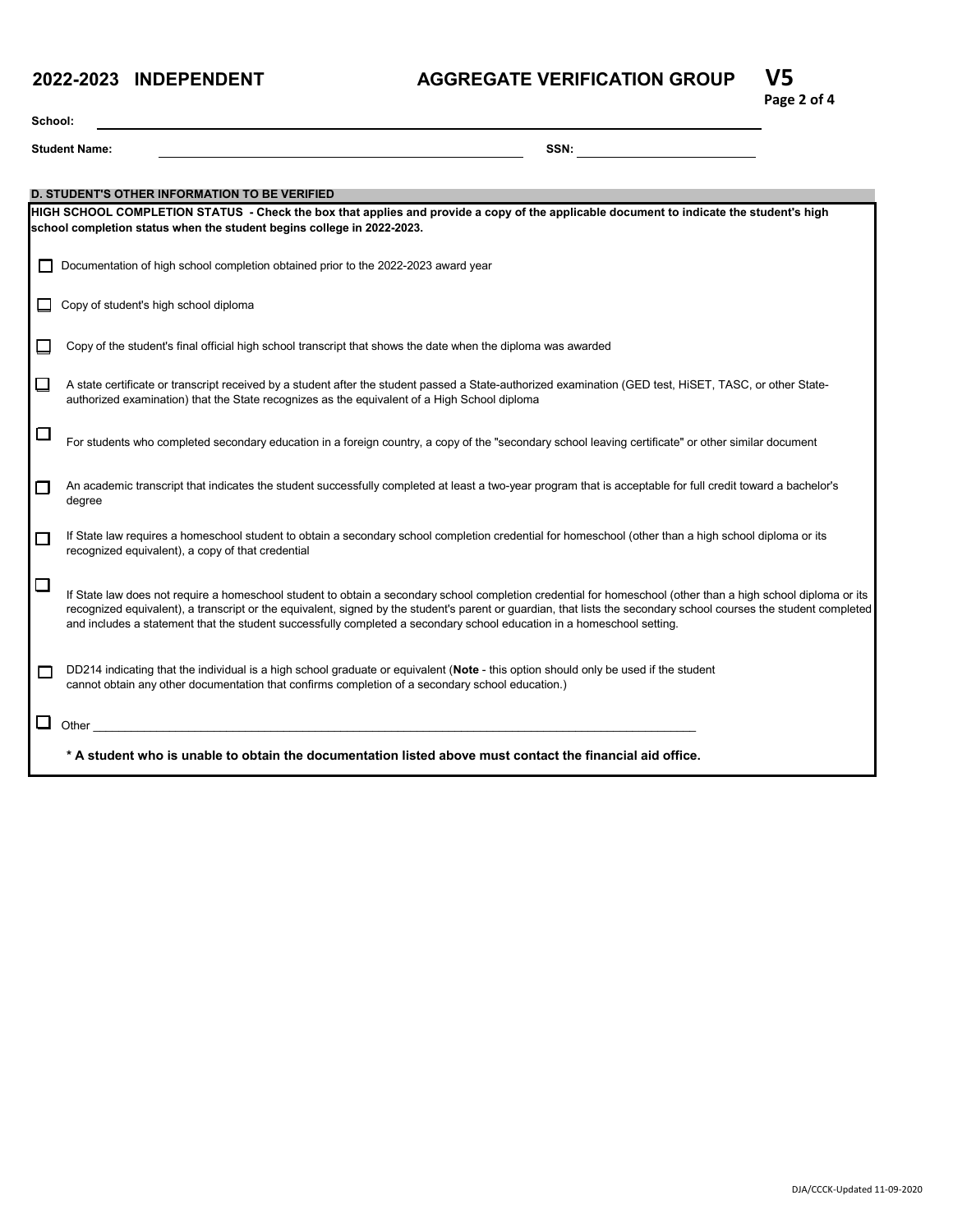#### **2022-2023 INDEPENDENT**

<u> 1980 - Johann Barn, mars ann an t-Amhain Aonaich an t-Aonaich an t-Aonaich ann an t-Aonaich ann an t-Aonaich</u>

# **AGGREGATE VERIFICATION GROUP V5**

School: \_

**Student Name: SSN:**

| <b>D. IDENTITY AND STATEMENT OF EDUCATIONAL PURPOSE</b>                                                                                                                                                                                                                                                                                                                                                                                                                                                                                                                                                                                                                                          |                                                  |                                                                 |                                             |
|--------------------------------------------------------------------------------------------------------------------------------------------------------------------------------------------------------------------------------------------------------------------------------------------------------------------------------------------------------------------------------------------------------------------------------------------------------------------------------------------------------------------------------------------------------------------------------------------------------------------------------------------------------------------------------------------------|--------------------------------------------------|-----------------------------------------------------------------|---------------------------------------------|
| <b>IDENTITY AND STATEMENT OF EDUCATIONAL PURPOSE</b> - Student must sign the below statement (this does not replace the required<br>signature(s) at the bottom of this form) in person and their unexpired government-issued photo ID kept on file. If they cannot be present at the school<br>they must sign the statement in front of a Notary with the Notary's information also completed. The School representative must sign confirming they<br>have copied the unexpired government-issued ID and will ensure it is maintained at the institution for the required Title IV record retention period.                                                                                      |                                                  |                                                                 |                                             |
| Check the box that applies:                                                                                                                                                                                                                                                                                                                                                                                                                                                                                                                                                                                                                                                                      | In Person at the School<br>⊔                     | In Person in Front of a Notary                                  |                                             |
|                                                                                                                                                                                                                                                                                                                                                                                                                                                                                                                                                                                                                                                                                                  |                                                  |                                                                 |                                             |
| <b>IDENTITY AND STATEMENT OF EDUCATIONAL PURPOSE (To be signed at the institution)</b>                                                                                                                                                                                                                                                                                                                                                                                                                                                                                                                                                                                                           |                                                  |                                                                 |                                             |
| The student must appear in person at                                                                                                                                                                                                                                                                                                                                                                                                                                                                                                                                                                                                                                                             | (Name of Post Secondary Educational Institution) |                                                                 | to verify his or her identity by presenting |
| an unexpired government-issued photo identification (ID), such as, but not limited to, a driver's license, other state-issued ID, or passport. The<br>institution will maintain a copy of the student's photo ID that is annotated by the institution with the date it was received and reviewed and the<br>name of the official at the institution authorized to receive and review the student's ID.<br><b>Statement of Educational Purpose</b><br>certify that I<br>(Print Student's Name)<br>and that the Federal student financial assistance I may receive will only be used for educational purposes and to pay the cost of attending<br>(Name of Post Secondary Educational Institution) | for 2022-2023.                                   | am the individual signing this Statement of Educational Purpose |                                             |
| (Student's Signature)                                                                                                                                                                                                                                                                                                                                                                                                                                                                                                                                                                                                                                                                            | (Date)                                           |                                                                 |                                             |
| <b>School Official Certification</b>                                                                                                                                                                                                                                                                                                                                                                                                                                                                                                                                                                                                                                                             |                                                  |                                                                 |                                             |
| have received and reviewed<br>(Student Name)                                                                                                                                                                                                                                                                                                                                                                                                                                                                                                                                                                                                                                                     | aovernment-issued ID _                           | (Type of ID)                                                    | on<br>(Date reviewed)                       |
| (School official signature)                                                                                                                                                                                                                                                                                                                                                                                                                                                                                                                                                                                                                                                                      | (Print Name)                                     |                                                                 | (Date)                                      |

Continued on 3rd page